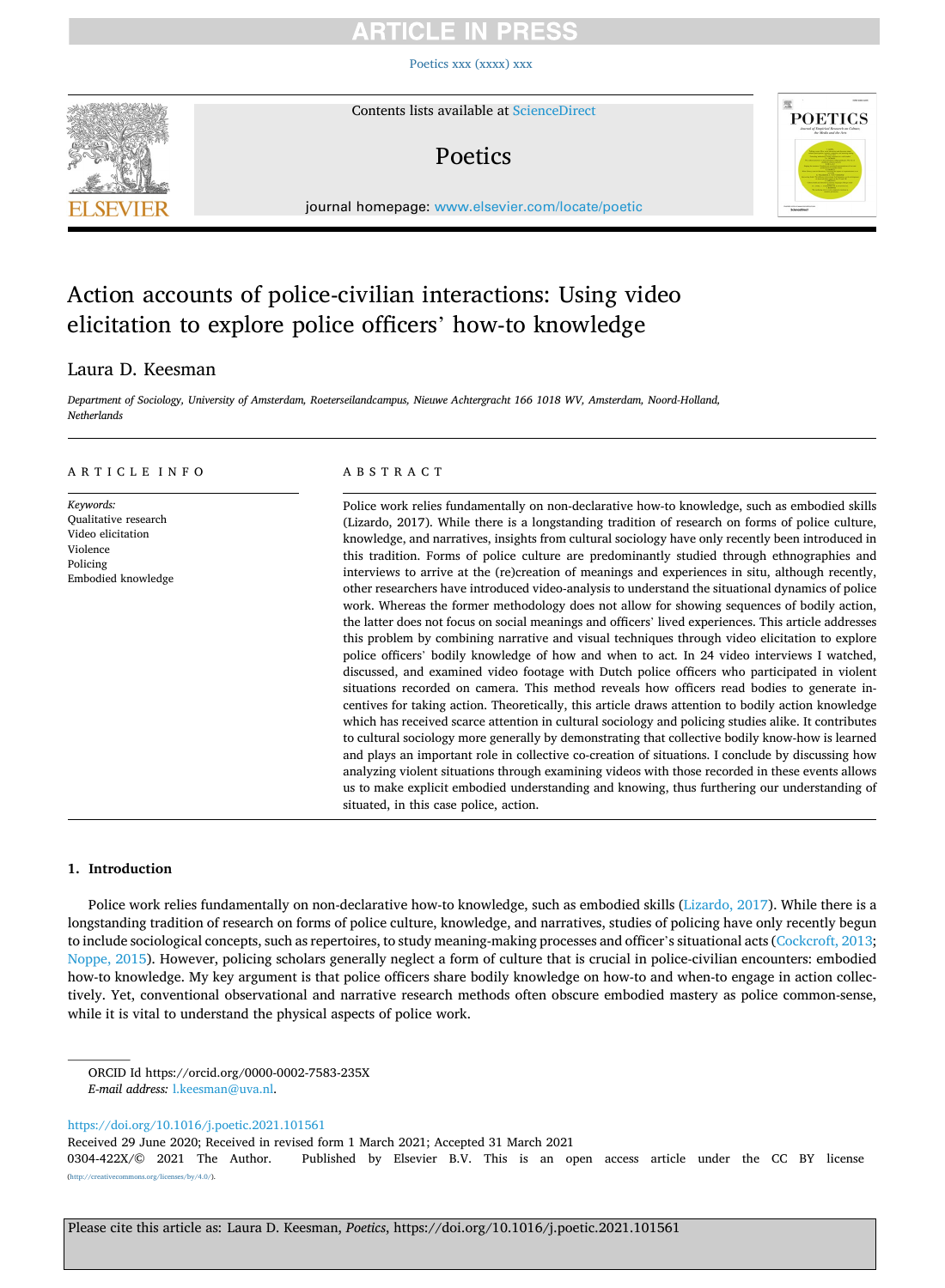#### *L.D. Keesman*

Police officers are expected to know what to do, how to do it, and when to do it. Importantly, knowledge not only exists in discursive resources or talk, it also resides in the body [\(Ignatow, 2007](#page-9-0)). Drawing on Bourdieu's concept of "habitus" ([1990\)](#page-8-0) in which socially ingrained cultural knowledge and dispositions are embodied, scholars emphasize that what people know is manifest in what they do, in their bodily practices and habits through skills, wording, gesturing ([Yakhlef, 2010](#page-9-0), p. 423), and embodiments like seeing, emotional arousal, and touching ([Küpers, 2005](#page-9-0)). The problem is not that embodied forms of knowledge are hidden or "tacit" ([Polanyi,](#page-9-0) [1966\)](#page-9-0) and therefore difficult to grasp for the researcher. Instead, the issue is that police officers largely draw upon narratives and attitudinal cultural statements, i.e. police discourse, about what it means to be and act as an officer. This in turn, inhibits them from explicating their how-to knowledge (see [Schütz, 1946\)](#page-9-0). I use the term "how-to knowledge" to escape the prevailing body-mind dualism in social research, and to reiterate that knowledge is not contingent upon a carrier such as the mind or the body ([Shilling, 2012\)](#page-9-0). More accurately, bodily knowledge is in the action itself. Unfortunately, research methods remain limited to interviews and observation for studying action. We thus need a methodological tool that encourages officers to explicate bodily action, that is, verbalize their shared bodily know-how, which allows us to understand why and how officers act situationally. This gives rise to a new question: how should police officers' how-to knowledge, be studied?

In this article, I propose that watching, discussing, and examining video footage with police officers who participated in violent situations recorded on camera, provides a fruitful approach to elicit police embodied knowledge on how and when to do things. The aim of this article is twofold. First, to illustrate that analyzing violent situations together with officers who participated in these situations, creates a specific "communicative situation" in which they as protagonists verbalize their actions that get us close to the knowhow of bodily action. Second, to show how these verbalizations of embodied knowledge are part of police culture. In what follows, I demonstrate how data from 24 video interviews with Dutch police officers reveals the ways in which officers read bodies to generate incentives for taking action. This article not only contributes to contemporary policing studies by showing how bodily action plays a key role in policing, but is also relevant for sociological studies that aim to advance the ongoing debate of how to study embodied cocreated situated action as it demonstrates how people use culture to sync their actions into collective bodily conduct. More specifically, video elicitation contributes to our understanding of both in situ bodily action through observation, and officers' reflections and accounts.

#### **2. From culture as value to culture as how-to knowledge**

Studies of policing often depart from the premise that police culture embodies shared values and attitudes, which prescribe and explain how officers act in the course of their daily work ([Fielding, 1994](#page-8-0); [Reiner, 2016; Waddington, 1999](#page-9-0)). Such studies are grounded in the notion of culture as value system. Other scholars critique the homogenous and monolithic model of police culture, and highlight its complexities and variations [\(Herbert, 1998](#page-9-0); [Loftus, 2010; Paoline III](#page-9-0) & Gau, 2017). Those that question the utility of a cultural focus argue that the use of culture as an explanation has led to "individualistic and reductionist" analyses [\(Manning, 2007; Sklansky, 2007](#page-9-0)) through repeatedly ascribing supposedly shared beliefs as a guide to how officers will behave (Turner & [Rowe, 2017](#page-9-0)). Inspired by cultural sociologists, [Campeau \(2015\)](#page-8-0) and [Shearing and Ericson \(1991\)](#page-9-0) thus shift their attention to viewing police culture as a resourceful tool, arguing that officers refer to a repertoire of skills, or toolkit, to make sense of situations. However, approaching culture and knowledge as a resource located in the minds of people (see [DiMaggio, 1997](#page-8-0)), does not help us understand how culture creates action [\(Chan, 1996](#page-8-0)). Other scholars therefore argue that practical understandings are corporeal [\(Csordas, 1990\)](#page-8-0). In fact, to say "now I know how to go on" ([Mondada, 2011](#page-9-0); [Wittgenstein, 1953](#page-9-0), p. 154) requires embodied cultural knowledge. Embodiment of culture is relevant to the sociology of policing because the collectively shared know-how of bodily action has been neglected in studies of policing. In addition, sociology's tendency to focus on individual uses of culture ignores that situated action is a process of mutual "sense making" which involves bodily know-how. For instance, [Crossley \(2007\)](#page-8-0) advocates for the concept of "body techniques" to explore practical understandings and meanings, but he overlooks the shared nature of embodiment, especially in trained professions such as policing. Hence, we need a methodological tool that encourages officers to verbalize their shared bodily know-how which allows us to understand why and how officers act situationally.

With examples from 24 video interviews with Dutch police officers who were recorded on camera during violent situations, I demonstrate how analyzing these situations together with officers who participated in them makes explicit embodied police knowledge. Violent interactions have scarcely been analyzed through a bodily action lens. In addition, policing occurs within a broader context of ideas of the proportionality of applied force, and accountability issues, making understanding officers' how-to knowledge a pressing matter. Cultural sociology would benefit from video elicitation to make explicit bodily know-how and help scholars understand how such collective knowledge plays a role in co-creation of situations. In the coming sections, I shortly note the pitfalls of mere narrative and observational methods, and discuss the benefits of video elicitation. Next, I illustrate how this method yields important insights into police action incentives*.* 

### **3. Narratives, observations, and video elicitation**

### *3.1. Pitfalls of narrative and observational methods*

Police work is an inherently storied activity which means it can be understood through a narrative lens ([Smith, Pedersen](#page-9-0) & Burnett, [2014\)](#page-9-0). Scholars thus often research storytelling through ethnographies and interviews to understand police actions ([Schaefer](#page-9-0)  $\&$ [Tewksbury, 2018; van Hulst, 2019\)](#page-9-0). Narrative criminologists also focus on how stories shape the morally significant things people do [\(Presser, 2016\)](#page-9-0), but rely heavily on discourse analysis. While some narrative ethnographies pay attention to situational factors, such as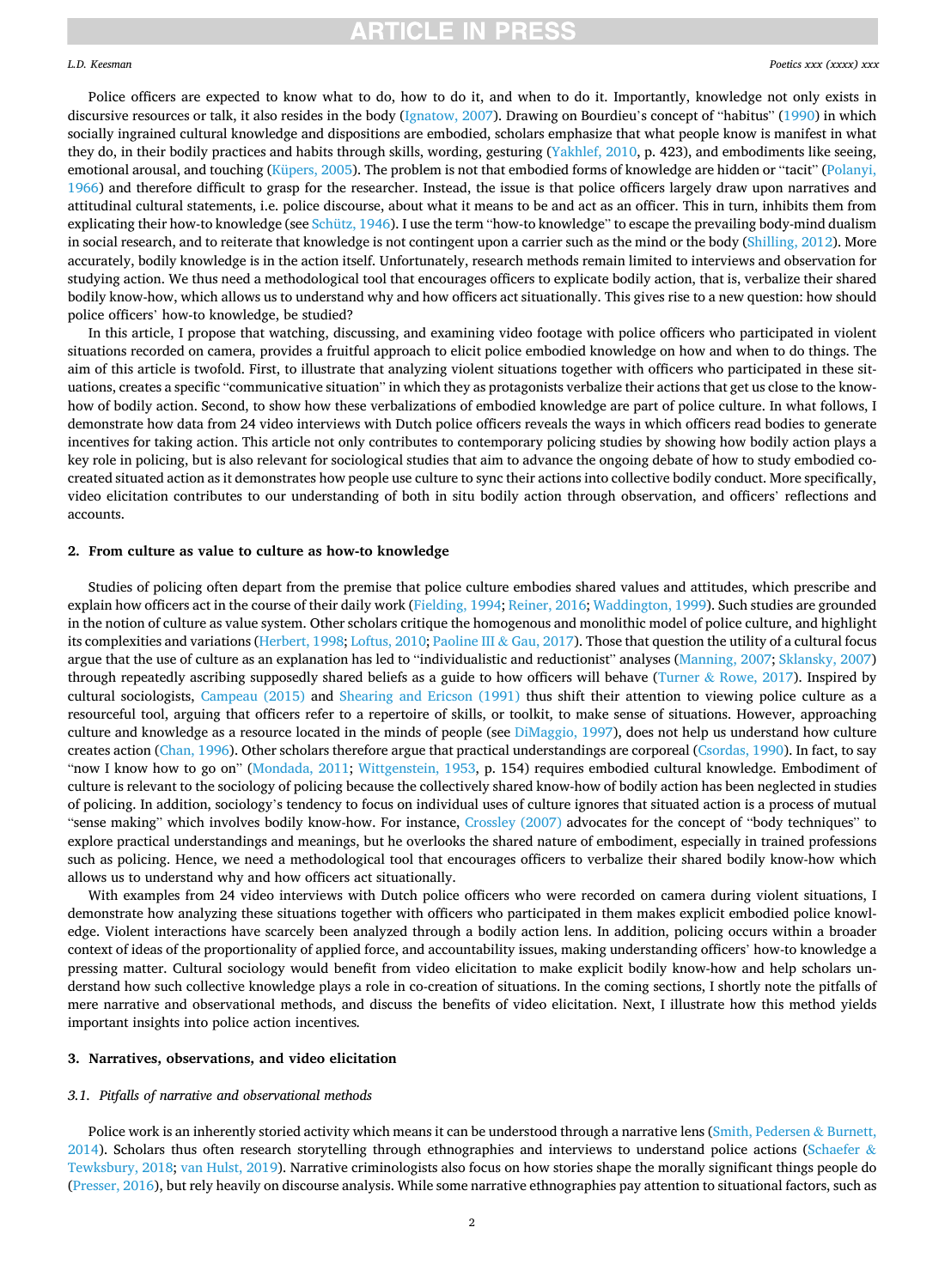#### *L.D. Keesman*

the locations in which stories are performed ([Tutenges, 2019\)](#page-9-0), narrative studies generally neglect the situative character of social action, and are unclear about the relationships of stories to action. In addition, the emphasis on individual sense making in narratives neglects meaning-making processes as a collective achievement.

Other scholars have recently turned to video analysis to understand people's on-the-spot behavior and step-by-step actions. Inspired by microanalysis of interactions [\(Collins, 2008\)](#page-8-0), they analyze videos of violent situations through coding schemes, systematic behavioral analysis [\(Levine, Taylor](#page-9-0) & Best, 2011), and logistic regression analysis [\(Friis, Liebst, Philpot](#page-8-0) & Lindegaard, 2020). However, studies based on CCTV footage—which mostly lacks sound—focus on quantifying action sequences and provide only limited insights into social meanings (Nassauer & [Legewie, 2018](#page-9-0)). In police research, the use of videos is still rare. To my knowledge, a few scholars use body-worn camera footage to understand how incident characteristics affect the use of force (Willits & [Makin, 2018](#page-9-0)), study racial disparities in officers' use of language ([Voigt et al., 2017\)](#page-9-0), or public videos available online to assess the effectiveness of crowd policing [\(Nassauer, 2015;](#page-9-0) Stott & [Reicher, 1998\)](#page-9-0). Unfortunately, such studies generally lack systematic examination of body acts.1 Moreover, cultural concepts appear to be absent here. In general, observational studies reduce and oversimplify real-life police action to (in)dependent variables, and isolate happenings from the interactions from which they emerged. Although police ethnographers directly observe behavior and ethnographies highlight the participation of the body in social action, many details will not be captured due to the fast pace of action or be liable to observer bias ([Spano, 2005\)](#page-9-0). Thus, observational methods do not reveal situational incentives for taking action, officers' embodied knowing, or meaning-making processes. That means there is a substantial gap in scholarly knowledge, which necessitates the development of an adequate research method.

### *3.2. Video elicitation in interviews*

Video elicitation prompts interviewees to discuss subjects in greater detail and has been used as a research tool in the social sciences [\(Heath, Hindmarsh](#page-8-0) & Luff, 2010), for example, in doctor-patient interactions (Henry & [Fetters, 2012](#page-9-0)), and sports research ([Brümmer,](#page-8-0) [2019\)](#page-8-0). This study differs from the existing body of work on video elicitation in two ways: first it analyzes violent situations through examining video footage together with the protagonists, and second, it focuses explicitly on embodied understanding and action. In police research this is the first known study that includes the police officers actually involved in recorded events. Discussing videos with officers who were not participants would yield evaluations of situations based upon a generalized police "professional vision" [\(Goodwin, 1994\)](#page-8-0), whereas doing so with participants allows to examine how officers collectively make sense of how and when to engage in action.

First and foremost, watching videos delimits attention to actual events. It focuses officers on situations with which they dealt, preventing them from transcending the situation as a topic of discussion, and spiraling into general comments. Secondly, video elicitation creates a flashback: officers remember particular events, such as crucial points of (de)escalation or when control was situationally established. In this way, they have a more accurate recall of acts, thoughts and emotions experienced during the interaction. Videos make bodily acts visible, which helps to elicit reflections on habitual modes of acting and the subtleties of swift police work, upon which officers would normally not reflect. Seeing themselves in action on the screen, and explaining what they are doing while seeing themselves doing things, makes them better able to designate and give meaning to feelings and particular lines of action.

Thirdly, video interviews transcend the generalized and police-accepted justifications so prevalent in standard interviews. Officers use specific vocabulary and narratives that prohibit them from explicating embodied experiences, and scholars from accessing the details of experiences in situ. Discussing videos is an excellent technique to break away from self-evident "that's just how the situation went" responses because they shift the focus of discussion from discourse and subjective "lived experiences" to the physical, bodily actions. Video elicitation acknowledges that culture has many different forms. It simultaneously shows 1) how officers act; 2) how officers interpret situations or behavior; and 3) how officers reflect. Although impression management and social desirability are an ever-present factor in interviews, videos allow officers to account for their bodily actions in a detailed manner, fostering analysis of how officers act in situ*,* i.e. observation, and their explanations, i.e. reflections, thereof. In this way, their communicative accounts become loaded with how-to articulations that get us closer to bodily action. After the data section, I demonstrate how watching videos yields important insights into police action incentives.

### **4. Set-up of the study**

### *4.1. Data collection and sampling*

The data used in the analysis is taken from 24 video interviews with 27, mainly patrol, police officers, who were recorded participating in a violent situation. Access to watching videos was established during over 2 years of ethnographic fieldwork. I accompanied officers from several Dutch police forces during regular shifts, ride alongs, and training sessions. Research sites included two police stations in two large cities, and several stations in smaller towns. While participating in daily routines, officers told me about violent incidents recorded on CCTV and body-worn camera videos. Some police stations had videos of these incidents available on site on computers. Due to my immersion in the police teams, I was able to develop enough rapport that the officers were open to discussing these videos with me. I interviewed 3 female and 24 male officers, with an average age of 32, and 9 years of employment.

<sup>&</sup>lt;sup>1</sup> There are observational studies on decision-making and risk assessments that attempt to determine situational characteristics or under which conditions officers, for instance, use force ([Hine, Porter, Westera,](#page-9-0) & Alpert, 2018; [Terrill, 2003](#page-9-0))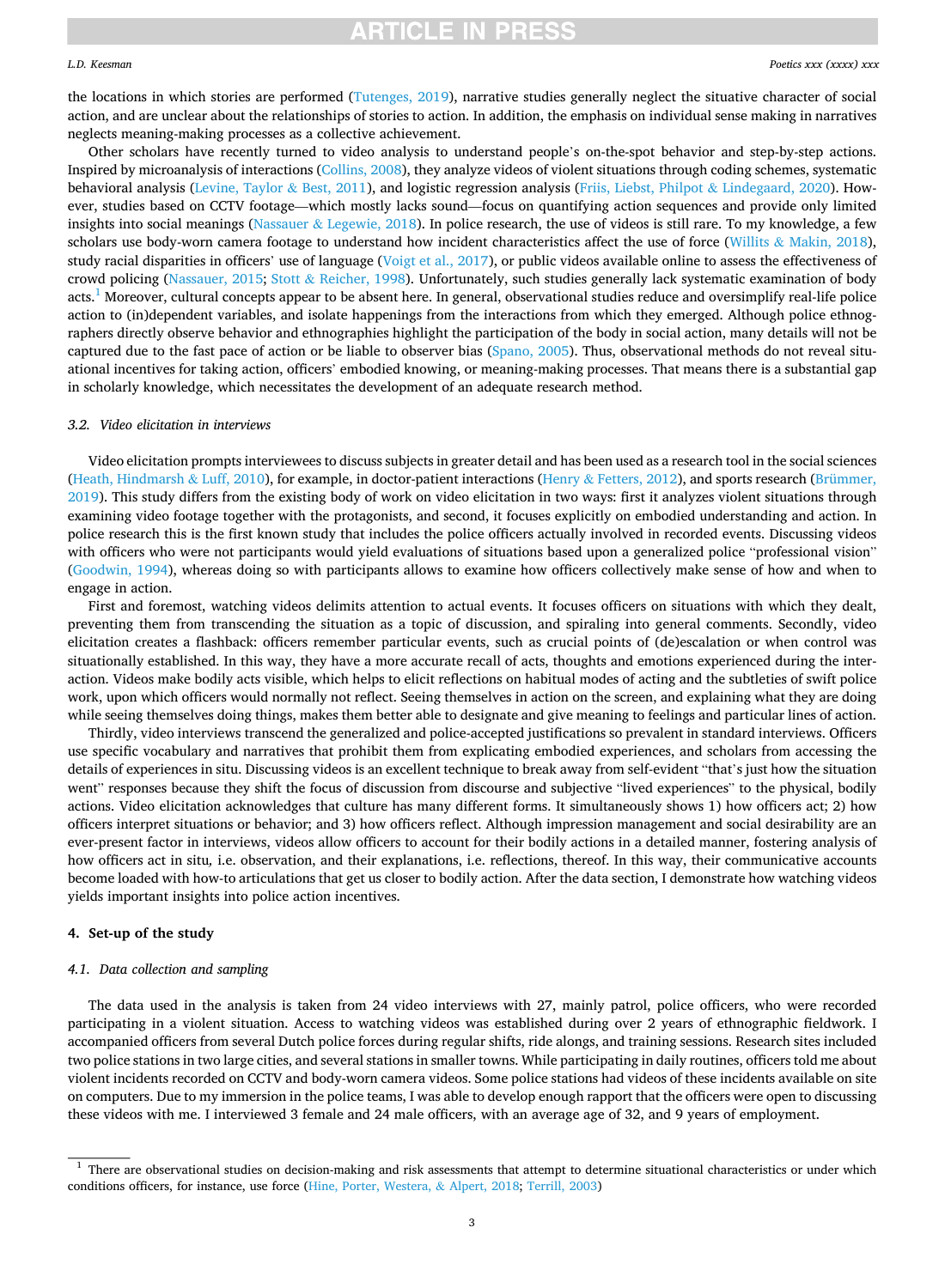### *L.D. Keesman*

Of the 24 video interviews, six were joint interviews. In one case, I watched the same video separately with both officers involved, and during another, a trainer commented on other officers' behavior. Because police officers usually encounter situations in pairs—that is how they conduct patrols—it is helpful to match interview settings with the social relationships through which they experience events. Joint interviews (see Polak & [Green, 2016\)](#page-9-0) are especially enlightening because they enable officers to reflect upon the thoughts and actions of their interaction partner, of which they may be unaware, as well as shared practices. Joint interviews thus circumvent the issue of individualistic interpretations common in studies of situated action where people are studied in isolation. The interviews I conducted lasted about an hour and 45 min, were all voice-recorded, and then transcribed. To ensure anonymity, I used pseudonyms for officers and locations.

Videos came from various data sources, including body-worn cameras, local media coverage, bystander videos on YouTube, and CCTV. The types of footage available varied depending upon the police station, as there is no standard practice for archiving video recordings of violent incidents. Principally, the objective was to trigger memories, stir responses, and encourage officers to explain and reflect. Discussing different types of footage was helpful because this allowed for observation and explanations from, quite literally, different angles and perspectives. That is, CCTV or YouTube footage captures natural settings, allowing officers to discuss the bigger picture of situations, whereas body-worn camera footage foregrounds the movements and experiences of the individual officer. My criterion for selection was that each video concerned only the officers being interviewed. Thus, in all but one interview, officers watched footage of themselves in situations they experienced. They always saw themselves acting. The incidents ranged from tense situations where violence was averted, to using force when a suspect resisted arrest, to shootings.

### *4.2. Analytical procedures*

During the video interviews, I meticulously asked officers to describe and explain their actions in detail. For example, I noticed that an officer took a couple steps sideways so I asked, "Why are you changing your position here?" The officer replied, "Because I knew my colleague is blocking that side with his body, and now I will block this side so the suspect cannot escape." Such comments made clear how bodily positioning matters for maintaining and gaining control. I asked officers why and how they initiated certain acts, in what ways they co-operated with colleagues, and how their thought processes evolved. My common questions included: "What are you doing here," and "What is going through your mind here?" Officers were also asked to make unsolicited comments. Indeed, they frequently explained their actions without explicitly being asked to do so. Videos were frequently paused and rewound, by both the officers and me, to review segments and elaborate upon or discuss something specific. For instance, in one video, I noticed an officer looking in a particular direction so I asked, "What are you looking at here?" The officer rewound the video, watched herself, and explained, "I was looking for a quiet place to which to move the suspect." Such explanations revealed officers', usually taken-forgranted, sense of surroundings.

In the analysis, I searched for ways in which officers understood and articulated when, where, how, and why they have to engage in action. I specifically focused on how officers work together, their bodily acts, as well as their perception of suspects and surroundings. This resulted in an observation of recurring topics. For example, I created initial topics such as "turning point of (de)escalation," and then specified these topics into subthemes, such as "awareness of bodies." This thematic approach (Braun & [Clarke, 2018](#page-8-0)) enabled me to make sense of officers' shared meanings and experiences. This is relevant because collective meaning-making processes are imperative to policing. Next, I used interpretive coding to identify relevant segments, constructed a coding dictionary of overlapping themes, and applied these codes to the transcripts in Atlas.ti. The codes applied include: aligning and understanding one another; assessing the suspect; and signals and cues. In the video interviews it became especially apparent that how officers' hold a bodily gaze toward suspects and colleagues generates action, the argument to which I turn now.

### **5. Novel insights into police action incentives from video interviews**

### *5.1. Action incentives through reading civilians' bodies*

In standard interviews, officers say they visually orient toward civilians using their gazes to gather information about how that person is behaving and signal their intentions. They state that they focus on "body language," e.g., monitor hands, facial expressions, and notice tightening of muscles. Discussing videos elicits explanations of how these gazes function, that is, reveal how officers assess whether someone is going to resist arrest, fight, or flee the scene. Officers point at hands shaking before throwing a punch, civilians' legs or torso slowly turning away from officers' bodies, looking in a direction toward which to run, or a slight acceleration in stride. Other studies also find that, for example, turning away in frontal orientation, and folding one's arms indicate intentions ([Harrigan,](#page-8-0) [2008\)](#page-8-0), or that officers perceive impending violence through interpersonal social cues or "concerning behaviors": muscle tenses, placing hands in pockets, and blinking rapidly ([Johnson, 2016](#page-9-0) Table 3). Officers Alex and Perry explain their bodily gaze while watching a bystander-recorded video of their attempt to arrest a man. Before we start the video, they comment in a generic manner: "He's physically pumping himself up" and "Tension is filling the suspect's body." Then, seeing the footage, they expand upon their comments in detail: "*Here*, he's getting restless, starts to kind off tiptoe on his feet. His-shoulders and arms move forward a bit." This tiptoeing on his feet, like a ballerina, indicates to them the suspect is "getting ready" for an attack or an attempt to flee. Alex thus immediately grabs the suspect by his shoulder to prevent this from happening. Officers Neil and Lewis also unpack how their bodily gaze informs them as to what subsequent action to take while watching CCTV footage of their attempt to arrest a man. After explaining the suspect "is on a warpath," that is, walking around with clenched fists, chest forward, and peeking in the rearview mirror of the police car, one bodily act is a clear incentive to change their own bodily positioning. In the video, we see that the man starts to—what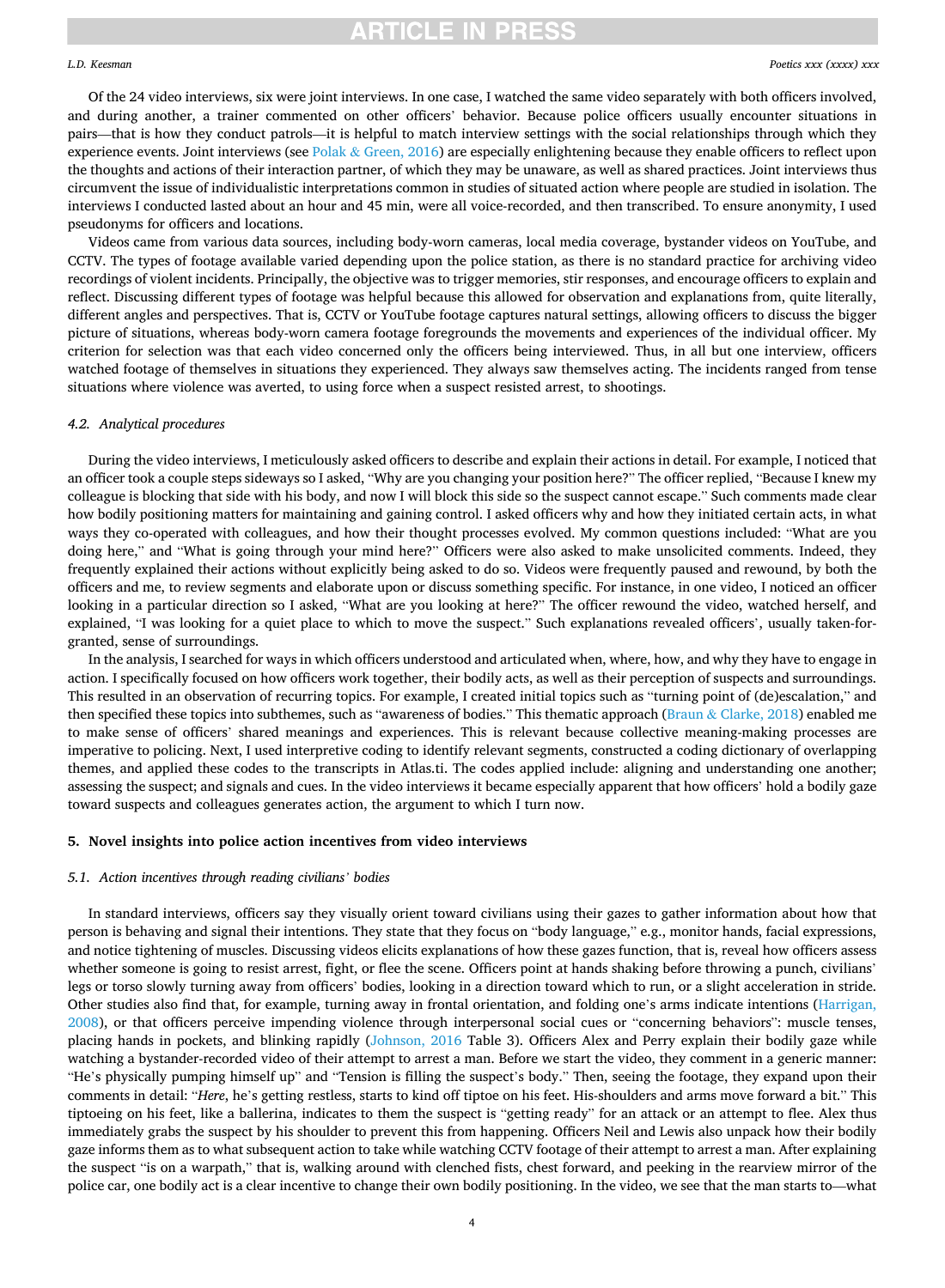#### *L.D. Keesman*

looks like—search for something in his waistband, putting his hand in his pocket, while Neil and Lewis stand in front of him:

N: Now he's annoyingly touching his waistband and putting his hand in his pocket.

L: Step back*, did you see that?* And then Neil takes a step back as well [italics indicate emphasized wording].

In the video we see that they take a step back the second the suspect puts his hand in his pocket. Lewis specifically calls my attention to their collective move, indicating that they are both noticing this movement, and have a similar sense of what hands-in-pocket means: potential danger. Neil thus calls it "annoying" because he foresees violence, or at least turmoil. Following a narrative approach to policing (e.g. [Turner and Rowe, \(2017\)](#page-9-0)), it could be argued that Neil and Lewis assume that placing a hand in a pocket is the suspect's motivation for action, and that they then construct a narrative that legitimizes intervention. However, what the officers' explanations, elicited through videos, reveal is that behaviors carry certain meanings and those meanings immediately generate action incentives. More specifically, the bodily "cue" is an action, which is a resource and stimulus for another action by an officer. In [Garfinkel](#page-8-0)'s (1967) words, each participant takes the action of the other as a resource, or sign, to develop another line of action. Officers' comments on videos, then, not only show how they use bodily gazes to interpret behavior. They also help to access the sequence, or in ethnomethodological terms, the accomplishment of an interaction sequence. Through discussing videos, officers reveal that reading bodies generates action incentives. Thus, while watching Emre's body-worn camera video of his and his colleague Jesse's encounter with a man in a psychotic state who refuses to leave a closed movie theater, Emre explicitly points out why he decides to call for backup:

*Look here*, we thought the situation was calm. [The man is yelling a bit while standing on a balustrade] *But here*, you can see that in his movements he is tense and tight. [The man's movements speed up and he stretches his arms aggressively toward the officers] *Look this*. [The man points at Jesse and Emre with a stretched-out arm] With that stretched, totally tight, those hands. [The man's fingers are tight together, his palms open, and pointing forward] Stretched fingers. [The man yells, moves frantically, his eyes are wide open] Then I'm thinking, this guy is erratic, yes *here*. [The man screams very loudly] I thought, like ok, I'm gonna call for some additional colleagues. [I pause the video to ask why]. It doesn't hurt to be here with four of us. He's a big guy anyway, and because he comes across as unpredictable and confused, we couldn't establish contact with him. I found him intimidating, especially because he was standing up there. [emphases added]

Emre explains that he views the man's tight movements as tense and aggressive. He uses these bodily acts, interpreted as emotional arousal, as a resource for his own action: the second the man screams, Emre thinks he is not going to comply and calls for backup. [Gallagher \(2005\)](#page-8-0) also indicates that emotional states have expressive bodily accompaniments, which means that people can grasp emotional states by observing movements, faces, and tones of voice. In the video, we also see that Emre and Jesse align their movements with the man slowly: when he moves backwards, they take a step forward, when he moves forward, they take a step backward. Emre explains that they are waiting for an opportunity to handcuff him: they take a step forward when the man starts to turn around, indicating he is going to cooperate. But when the man walks away, the opportunity passes. Watching the video uncovers the negotiatory and timely process of projecting a line of action: the man's position at first signals that the arrest is about to happen; then, the man walking away changes this line of action. In fact, this reveals an action sequence. Emre then explains his embodied knowledge about when to act:

E: Here, I know we're going to cuff him. You just know that, you're trained in this. This was really the moment: now we're going to cuff him, at least try to

Me: how do you know this?

E: Yeah, I just felt it. Maybe because someone reached for their cuffs, but that would be too early. I don't know. It was just because he was standing like that [turned facing a wall]. There was the opportunity to cuff him. [He turns to the video] Yes, here he [colleague] grabs his cuffs.

At first, Emre says he "just knows" that handcuffing is about to happen. However, by watching the video, it becomes clear that the suspect's position—turned around with his hands up against the wall—indicates the projected line of action, the beginning of the cuffing procedure. Once a suspect assumes that position, officers know to follow the appropriate steps: stretch the suspect's arms, bend them behind his or her back, and so on. His-colleague's reach for his handcuffs already signifies this next step. Video-elicited explanations help to understand that reading bodies is cultural knowledge which sets into motion the next bodily action to make. That is, to be able to know how and when to act requires knowing how to use other people's actions or projected lines of action as a resource and input for your own actions or projected lines of action. Finally, Jesse elucidates his how-to knowledge when he explains that taking slow steps toward the man allows him to defend himself: "Because the minute you go hard and he suddenly turns around and swings at you, then you're in a forward motion so you can't do anything anymore." Such elucidation of how to go about an arrest with your body, taking into account the other body, is difficult to elicit without video footage.

Using the suspect's body actions as a resource for action is also what Officers Ollie and Saul describe. While watching a cellphone recording made by a bystander of an attempted arrest, Ollie explains when and why he grabs hold of the suspect:

O: In the beginning, when I said "You're under arrest," I grab hold of him, but just loosely. That's where I think, like, anyway, I have hold of him. So if he starts running or act difficult, then you feel that tension [in the suspect's body], and then you already have the upper hand. Then he shouts like, "Ah, let me go," and pulls his arm away.

S: To me it was annoying, but not really threatening. But it was a reason to…*see here*, I put my notebook in my pocket, grab my cuffs, and put one cuff around his wrist. [emphasis added]

Ollie's explanation of his behavior while watching the video shows that grabbing hold of the suspect is a way to feel the other body. If and when the suspect tenses his muscles in an attempt to free himself, Ollie will feel it in his own body. In this way, Ollie is feeding himself with input for taking action: the suspect's body is used as a resource to project a line of action. Ollie is thus one step ahead because he can project the suspect's next move. Saul, on the other hand, notes that the pulling away motion signals when to grab his handcuffs. From there, they collectively move into a mutual line of action: the arrest. Interestingly, the question of when to act comes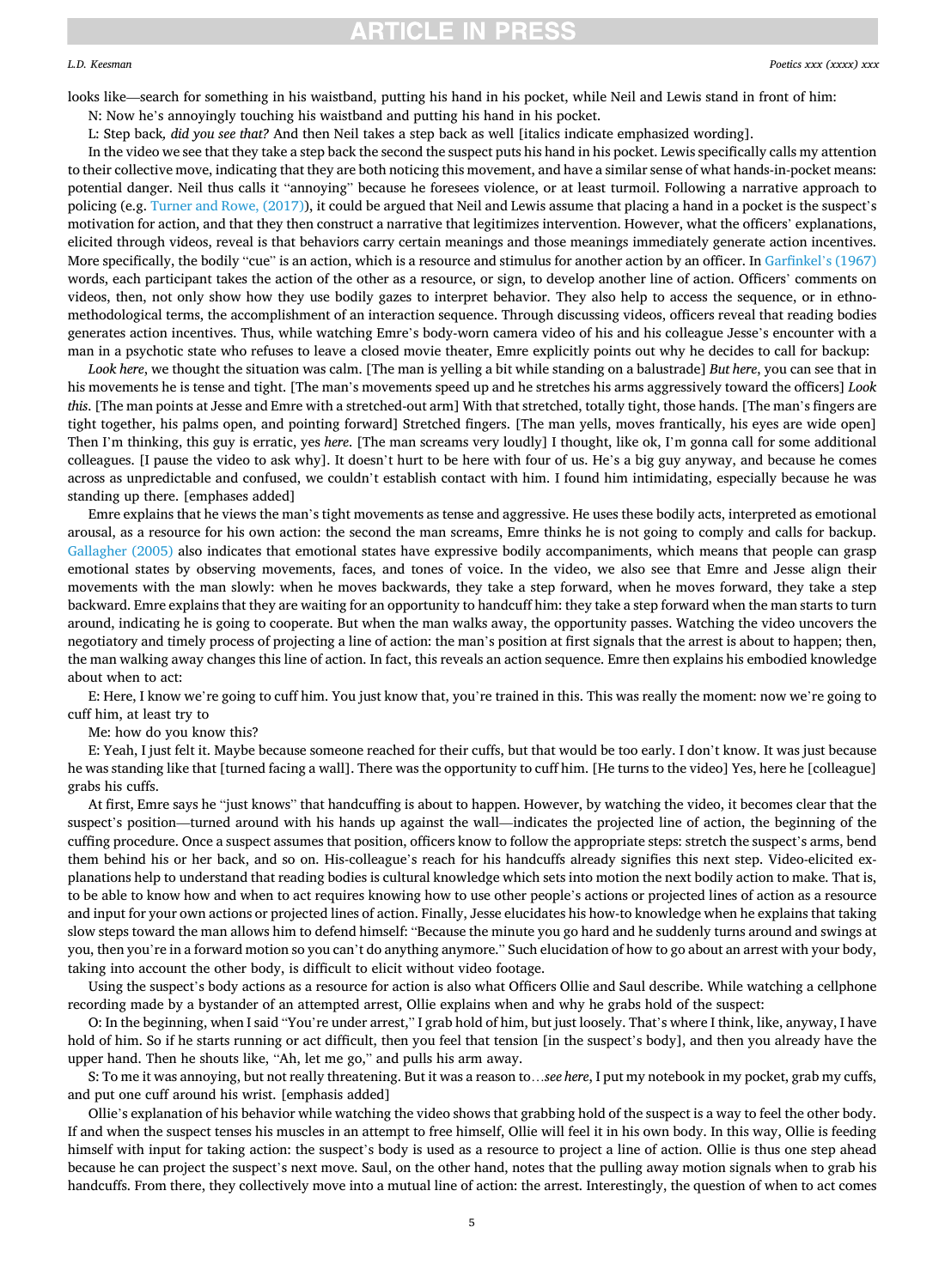#### *L.D. Keesman*

to the fore especially when a failure occurs. For example, Officers Wallace and Boaz and I are discussing a CCTV recording of them escorting a handcuffed suspect toward the police station. A bystander starts following and harassing them. I ask them at what moment they intervene, to which they reply it is the man's third approach that indicates the moment to use force. After a push and kick, the man slinks away. Wallace and Boaz interpret their intervention as having an effect. But seconds later, the man punches Boaz and renders him unconscious. Watching the video helps them realize why, and at which moments, they misjudged the man's intentions:

Me: So he approaches you guys. You turn around again.

W: Yeah.

Me: And then when you Boaz are turned around, then he runs away *again*.

B: Yeah, *that's why*. I just misjudged the danger.

W: This is just a madman, he's just a madman!

B: I interpreted his threat differently, I misjudged it because he was really scared of us. [Wallace laughs] Because every time we turned around, he ran away like a scared cat. I never expected that he—a scared cat—would do that, but ok scared people do crazy things. That's a lesson for me. [Both laugh]

Me: but why did you think he was scared?

B: Well, you saw that every time we made a move toward him or turned around, that he ran away really fast.

W: He sprinted off. [emphases added]

Whereas Wallace first simplifies the situation by calling the suspect a "madman," the video helps them both to reflect and explain the behaviors that caused them to misinterpret the man's behavior. Because the man ran off every time they turned toward him, they did not expect that he would act violently. Although Wallace had verbally signaled Boaz that "If he comes again, he's going with us," projecting a line of action, this action was canceled because he ran away. So, their when-to knowledge of initiating action—grabbing the man—falls short and their collective accomplishment fails. Discussing emotionally charged 'failures,' as opposed to fluid taken-forgranted action, enables officers to explicate their "I-knew-it-was-going-wrong" knowledge into a detailed interactional sequence about how, when, and where things went wrong. Officer Alex's account, also shows how discussing a bystander's phone-recorded video elicits reflection on when and why his actions failed. Alex is embarrassed to discuss the situation because he feels like he has failed at his job by letting the suspect run off after he had a hold on him. While watching the video, he continuously repeats "Oh, this is so bad," and "I can't watch this," turning his face away and placing his hands over his eyes and mouth. His-colleague, Perry, consoles him, and they playfully laugh together several times while watching. Despite his embarrassment, Alex is able to pinpoint in the video when and where he thinks the suspect has room to escape:

This is the moment he's standing with his hands against the wall and what I'm trying to do is grab his [right] hand, and push with my elbow so his arm bends into the right position. Then, the other side [left arm] comes loose, so I do the one side and then the other side is free. Well, that to him is the moment he thinks like "oh I'm free" because I wanted to grab my cuffs to put them on, and to him that is moment, "hey I can get away"

Alex explains that he thinks the suspect's position indicates cooperation and readiness to be handcuffed. The point is, every action signifies the next one, and all are working toward a certain projected outcome. In this way people move into a "signifying chain" (I elaborate upon this term later). However, the projected outcome here—the arrest—was based on a misinterpretation of bodily cues. In terms of how-to knowledge, Alex takes the "wrong" sequential path because he fails to interpret the suspect's behavior as the intention to flee. Then, by lacking control over the suspect's body, he creates the opportunity to flee. In sum, examining videos with police officers who participated in violent situations results in them explicating how they read suspects' bodies and use this as a resource to set their own bodily actions into motion. Aligning with colleagues is another way of initiating action.

### *5.2. Action incentives through reading colleagues' bodies*

From interviews alone, it would seem as if officers initiate action solely through verbal means. Officers describe they quickly consult one another about what to do, and give verbal cues like "Now" or "Are we going in?" Most frequently, the sentence, "You're under arrest", signifies the kickoff because it projects a line of action: at that moment officers know the goal of the situation, and what action is expected of them. But although officers know what acts need to be undertaken, how and when do they initiate and execute these acts when there is no verbal instruction?

During the video interviews, it becomes clear that officers also hold a bodily gaze toward colleagues to assess what is going on, and when (collective) actions need to be initiated. The videos show officers establishing eye contact, nodding, and using hand gesturing like snapping their fingers to signal their colleagues. These nonverbal "action behaviors" not only indicate interactional sequences, they also influence the behaviors of another person, whether intended or not (Ekman & [Friesen, 1969\)](#page-8-0). This is crucial here: to officers, certain body acts, positions, and gestures carry meanings that help them determine "the next move." Those acts are signified as the ones to perform, even when they are not articulated (see [Schatzki, 1996](#page-9-0) on practical and general understandings). This signifying channels the flow of action: certain actions make sense to, and thus cue, officers to perform a next one. Officers then act immediately because the actions are automatic and part of their "bodily repertoire." Thus, getting a suspect into a certain position, as described above, signifies that the officers are going to handcuff, which signifies specific proceedings: grabbing the suspect's hands accordingly, reaching for their handcuffs, putting the handcuffs on, and so on. In this way, officers enter into a signifying chain of action*.* 

For ethnomethodologists, making an arrest is thus an accomplishment during which people build upon each other's actions. Officer Rufus, repeatedly pointing at the screen, articulates this working towards a next move, i.e., getting into a chain of action as "I am constantly busy, considering what is happening and what is the next step. What if the suspect does this? Then what?" This suggests that police officers even process situations in terms of next moves. Pointing at the screen while commenting also shows that watching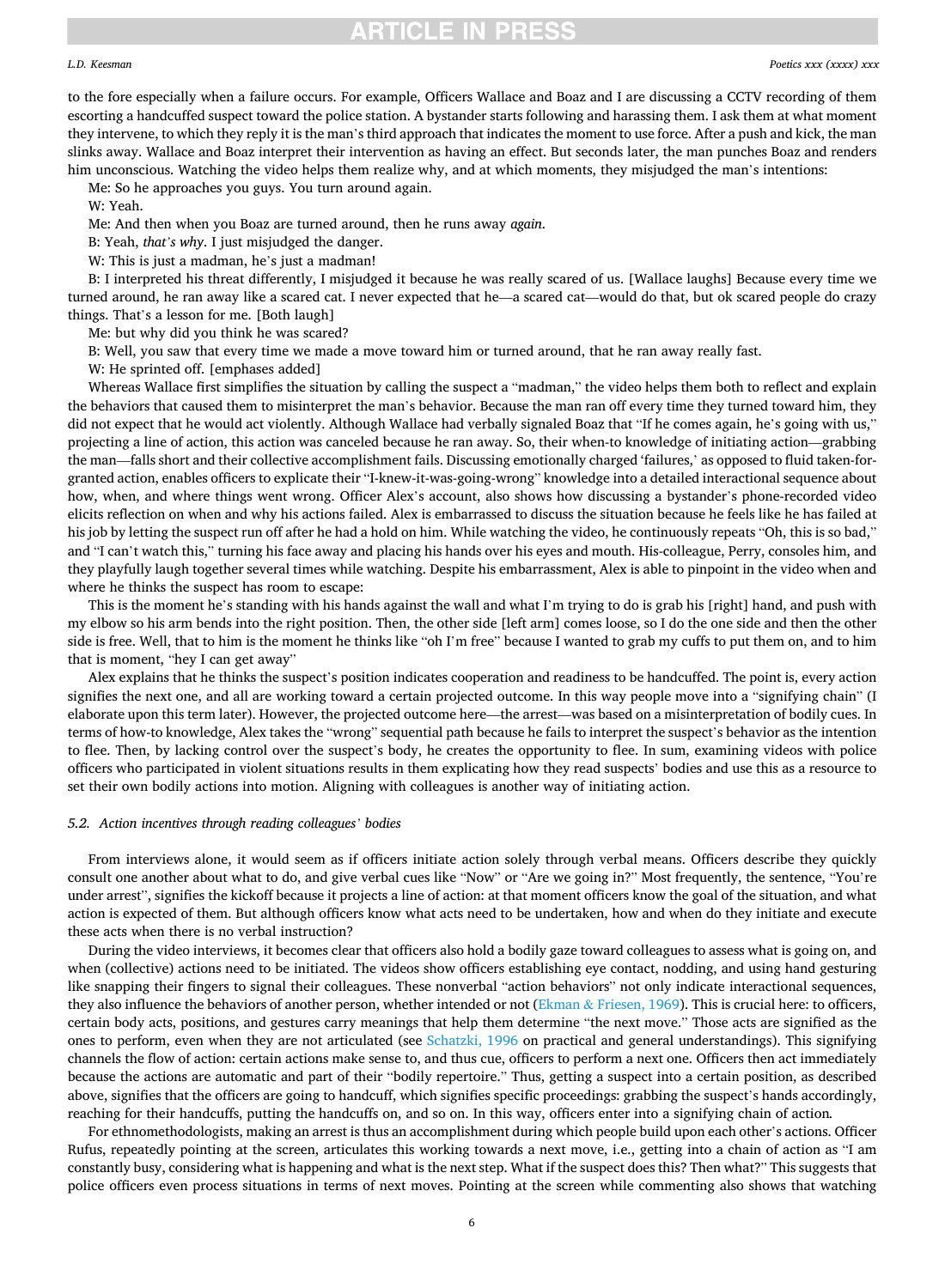#### *L.D. Keesman*

videos is not just a cognitive or discursive endeavor, but involves performative bodily actions. Officers often reenacted gestures and my body was frequently used to demonstrate arresting positions or chokeholds. Knowledge is thus also bodily formulated and produced. Unfortunately, the ethnomethodologists in Garfinkel's day did not yet have the technical means available to demonstrate that interactional resources are also embodied. Officer William explains this signifying process and his bodily gaze, when he and his colleague, Bob, are confronted with a man urinating in public, recorded on CCTV:

B: *Here*, I push him against the car and I already had the feeling that he was acting weird.

W: I saw it in his body language, just that gut feeling starts to act up. That's why I step in [in the video we see that William, first standing two feet away, steps in and grabs the right arm of the suspect]. How do I say this…I notice from how Bob positions himself and how he grabs hold of him that he's going to zero in on him because he places one leg in front of the other. Normally, Bob grabs a man, says "just act normal" and lets him go. But when I see that he is holding this guy for a longer period of time, and I see him grab his arms and push him harder against the car, *then I know* ok he's going with us. I see the suspect is getting tense and I see Bob tightly pressing him against that car and *that to me is the moment* I know this guy is not going to cooperate. I see that in how Bob stands, how he puts pressure on him, and then I step in to grab the other arm so Bob can't get hit. [emphasis added]

While William first says he has a "gut feeling" and has difficulty to explain how he knows when to step in, it becomes clear that seeing Bob position himself with one leg back, pressing the suspect against the car, and hearing him say "He's tensing his muscles" functions as input. Through these actions, William understands Bob's projected line of action of an arrest, setting his own body into motion. Bob's comment "Just act normal" can be seen as a larger police narrative of normalizing civilian behavior, but indicates here that the suspect is acting the opposite of normal, signaling potential resistance. However, it is Bob's bodily action that complete the cue for William to act himself. Similarly, while watching himself on CCTV video, officer Tom indicates that he knows the situation is under control because he sees his colleague Louis is processing the suspects data on his phone while maintaining a fixed posture. He then argues that if his colleague Louis would position his hands in front of his chest "so he can act fast," this would indicate to Tom that Louis is getting ready to act and the situation is about to change.

Officer Lee also explains how he understands his colleague's projected line of action through bodily behaviors. While discussing a CCTV video footage of his attempt to arrest a man, I ask Lee how he knows his partner would approach. After his generic expression, "I just know," he then replies, "If out of the corner of my eye I see that you're looking at the same thing, then I know that we're in the same stage. We're moving toward the same thing, without verbal agreement." Here is the mutual projection of a line of action. In fact, Lee claims that, at that moment, his own body becomes action-ready as well. Then, in the video, we see him grab the suspect's legs. He argues this act is "automatic", that he was not asked to do it. He does it because he sees "chances are high" they are going to place the suspect on the ground. Actually, Lee does not need verbal instructions because he "knows," that is, he reads his colleagues' and the suspect's "body language," which both indicate impending resistance to arrest. He thus recognizes and understands that the arrest is going to happen on the ground. Foreseeing this, that is, signaling the projected line of action, Lee grabs the suspect's legs, so he can easily pull them out from underneath him. Watching and discussing videos thus reveals that through reading their colleagues' bodily action, police officers comprehend mutual projected lines of action and align their behaviors so as to act collectively. Sensing a projected line of action by reading bodily action is also what Officer Emre explicates when he directs my attention to his backup colleagues' arm movement in his video:

Look, here I got scared. Look [pauses the video and points at the screen]. That officer moves and at one point he touches his firearm, and then I thought like, "Eh please let's not do that." I don't know if he opens the safety handle but he does touch it, plays with it kind of, moves it like this [Now he lifts his own gun out of the holster and puts it back]. And then I thought, like, let's not do that. I could see from that movement; he's not taking something out of his pocket. He was really reaching for his firearm.

Emre clearly indicates the moment he notices his backup colleague reaching for his firearm. Importantly, I would not have noticed whether the officer's hand was moving toward his pocket or his firearm, but Emre knows exactly where a firearm is located on the body because he also carries one. He elucidates his embodied awareness, also known as body mapping ([de Jager, Tewson, Ludlow](#page-8-0) & Boydell, [2016\)](#page-8-0). Emre says, "please let's not do that," because he knows that this colleague is projecting a line of action of possibly having to use the firearm to complete the arrest. In a standard interview, this moment would not have become so apparent, but in seeing it Emre reflects on it. I also ask him how he knows Jesse grabs his pepper spray because we do not see him do this in the video. He replies that he hears the safety pin open up, which again indicates a line of action: "When he did that, I knew, like ok, maybe we're going in now because if he sprays, then of course action will follow." Reading bodies and recognizing lines of action, activating how-to and when-to knowledge, thus requires a phenomenological awareness of the body.

Finally, by watching videos officers experience revelations about failures in their collective action. Officer Craig, for example, argues that because he and his colleague are both clearly yelling the same command: "Get on your belly", he thinks that they are both trying to attain the same goal. That is, he thinks that they are in a mutual line of action of getting the man to turn over. However, in the process of explaining their actions while watching the video, Craig reflects he may be impeding his colleague:

I'm actually trying to [laughs] grab his ankle with the baton. I had that baton in my hands and then use sideways force so that he turns around, and if I see it like this I am wondering if I am impeding my colleague. I don't know what he is doing, I don't know if he is also pushing sideways. I did say "Get on your belly" but I'm not getting any wiser as to whether he [colleague] is doing the same thing or if he is just on top of him and we're working against each other, I really don't know.

Originally, Craig interprets the situation as the two of them doing the same thing, but the video shows him otherwise. This fragment shows that "Get on your belly" was a discursive goal that seemed to work in the situation, but was not aligned with (collective) bodily how-to knowledge. Watching the video elicits this realization. Officer Saul experiences a similar discovery when he argues that his and his colleague Ollie's actions on screen look aligned, but says their acts are actually not. Interestingly, he uses a metaphor of children playing Legos: "Parents say, 'oh look they're playing so cute together.' But if you look closely you see they're not playing together at all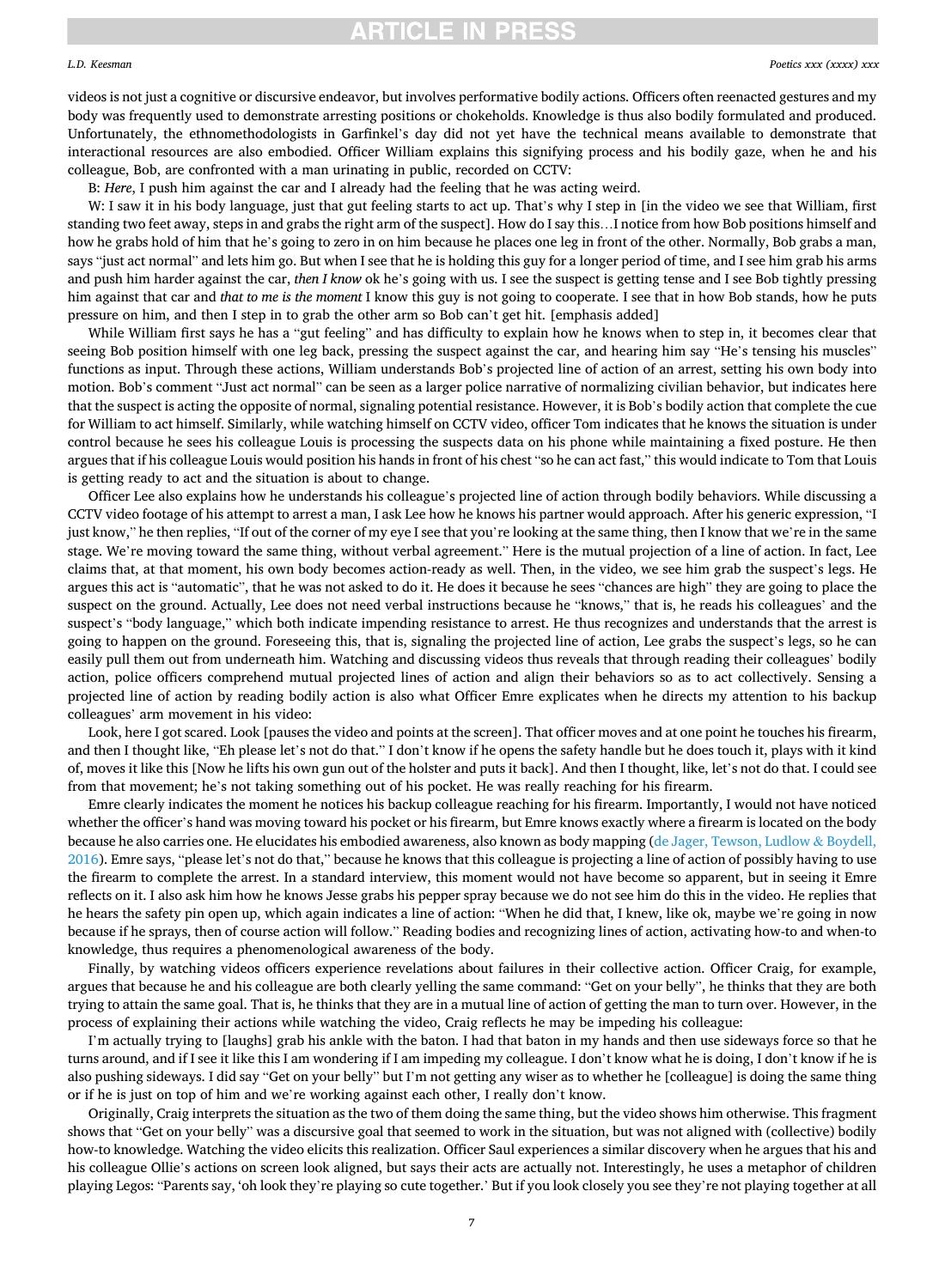#### *L.D. Keesman*

### **RTICLE IN PRESS**

because one of 'em is busy with Legos and the other with something else. So it looks synchronized but Ollie just did his thing, and I did mine." Videos thus not only bring about awareness of failures in reading each other's' bodies as a barrier to move into a coordinated chain of action, but also accounts that get us closer to bodily action. In fact, police officers use more bodily how-to than they know.

### **6. Discussion/Conclusion**

This article has demonstrated that watching, discussing, and examining videos with police officers who themselves have participated in violent situations yields substantial insights into situated action, how-to knowledge, and meaning-making processes. More specifically, I have shown that, with the help of videos, officers reveal that they use bodily actions of both civilians and their colleagues as resources to project lines of action. Reading bodies, that is, signaling cues such as bodily positioning, generates incentives for action. There are thus physical interactional resources for developing a line of action: through the recognition of certain bodily acts, positions, and sounds, police officers recognize "the next move." Seeing and hearing other bodies provides stimuli for action. In fact, officers continuously create and look for action incentives. These results also illustrate how officers make their acts intelligible to others. They not only understand colleagues' bodily behavior as signals as a result of ingrained how-to knowledge, but also because they learn to think of their conduct as a team. My interviewees frequently argued that they notice "out of the corner of their eyes" when another officer reaches for handcuffs. The reach is projecting a line of action, which signifies the next step and gives an incentive to act yourself. 'Knowing' thus exists in the action sequence, in responding sensibly to what others are doing: through reading and acting upon another person's body, I know that you know that together we are entering a new future chain of action. Video interviews thus allow officers to explicate the "indexicality" of experienced situations (Knoblauch & [Schnettler, 2012\)](#page-9-0), or more accurately, how reading of signals is an "indexical operation" ([Goodwin, 2018](#page-8-0)).

Before discussing the drawbacks of video interviews, I will discuss several benefits. First, watching videos yields a substantial level of detail through playback and slow-motion functions: people are better able to clarify the significance of gazes, postures, ways of touching, unintended acts, of themselves and those of others. Such detailed descriptions of bodily awareness, and nonverbal behaviors, give insights into microlevel teamwork, which would remain obscure during standard interviews. In this way, our understanding of embodied practices and knowledge moves beyond taken for granted "we-both-just-know-what-to-do" justifications because people can now pinpoint when, where, and how they interpreted behaviors as projecting a line of action. Without this method, the physical aspects of policing would not have become so apparent. Second, officers watching themselves lowered the threshold to talk about emotional-corporeal experiences, which is notoriously difficult for members of this profession to discuss. More generally, video elicitation helps to understand how people sync their actions into collective conduct. Therefore, the method can be fruitfully applied to illuminate the bodily action component for professions that deal with forms of collective social control or regulation of others, e.g. security guards, emergency and medical workers. Another merit is that through video elicitation scholars can integrate and triangulate observational data on practices, with data on associated thoughts and emotions. In Schubert's words [\(2008](#page-9-0), p. 199;201) it offers *validation*, i.e. cross-checking researchers' interpretations with those of respondents, and *exploration*, i.e. learning more about the meaning of practices, gaining feedback on cognitive, social, and material practices and knowledge resources. Thus, video elicitation is a better suited tool to study how-to knowledge that is situationally contingent, and useful for any discipline studying social behavior.

The drawback of video interviews is that it may raise ethical issues when officers are explicitly asked to evaluate one another. I tried to avoid these issues by introducing these sessions in terms of understanding policing during violence, by only watching videos with those who felt comfortable doing so, and about situations in which they themselves participated. It is imperative that the researcher is conscientious of officers' and supervisors' attitudes towards more serious actions captured on film, e.g. the misuse of power, prejudice toward civilians, or excessive use of force, and their willingness to discuss them in a non-normative way. Such field-specific knowledge is only accessible through a long-term immersion in police teams. A preliminary stage of ethnographic fieldwork is thus indispensable to prepare for the application of video elicitation; for gaining access to videos and for building rapport to address possible transgressions in a non-threatening manner. "Being there" during ride alongs, and thus entering officers' experiential worlds, enabled me to dig deeper during video interviews because I had learned police jargon, officers' sensitivities regarding the use of force, gained their trust and was able to ask pertinent questions due to my familiarity with their bodily actions. As such, video interviews offer ample opportunity to discuss broader issues such as the regulation of arms or the enactment of the state via policing, and relating them to actual situations. Another drawback is that police officers tend to focus more on civilian behavior than their own, e.g. scrutinize antagonists' errors instead of personal ones, and may account for their actions, emotions and thoughts based on the video. To minimize this, I urge scholars to consider how explanations relate to actual recorded occurrences, design clear interview instructions, and ask "how" questions to redirect focus to police behaviors, for example, "How are you using your body to do that?" Accordingly, video elicitation may fail to explain social action when the material is of poor visual quality, thus hampering discussion of sequences of action; bodily or spatial orientations, gestures, and facial expressions. In such cases, scholars could use other data sources such as case files. In this study, I used officers' self-written reports that offer sequential descriptions of occurrences to fill in gaps of video recordings, and elicit reflections. Lastly, narrowing focus to actual situations may limit broadening analysis beyond specific experiences.

In future studies, I would recommend researchers to embed video elicitation in both police research and cultural sociology because it helps make explicit situated embodied how-to knowledge and co-creation of action. It would be fruitful to set up heterogeneous focus groups to discuss videos together, for instance with officers and suspects, or protagonists and supervisors. In this way, researchers gain insight into 1) differing incentives for action, 2) experiences or explanations of involved parties, and 3) how expectations about the process or outcome of situations contradict or verify one another. Protagonists may come to understand their actions better by learning from other people's observations. Videos are particularly useful in this regard because they provide a relatively objective perspective on real-life behavior. Researchers could also compare data sessions focused on explaining, with reconstructing actions step-by-step to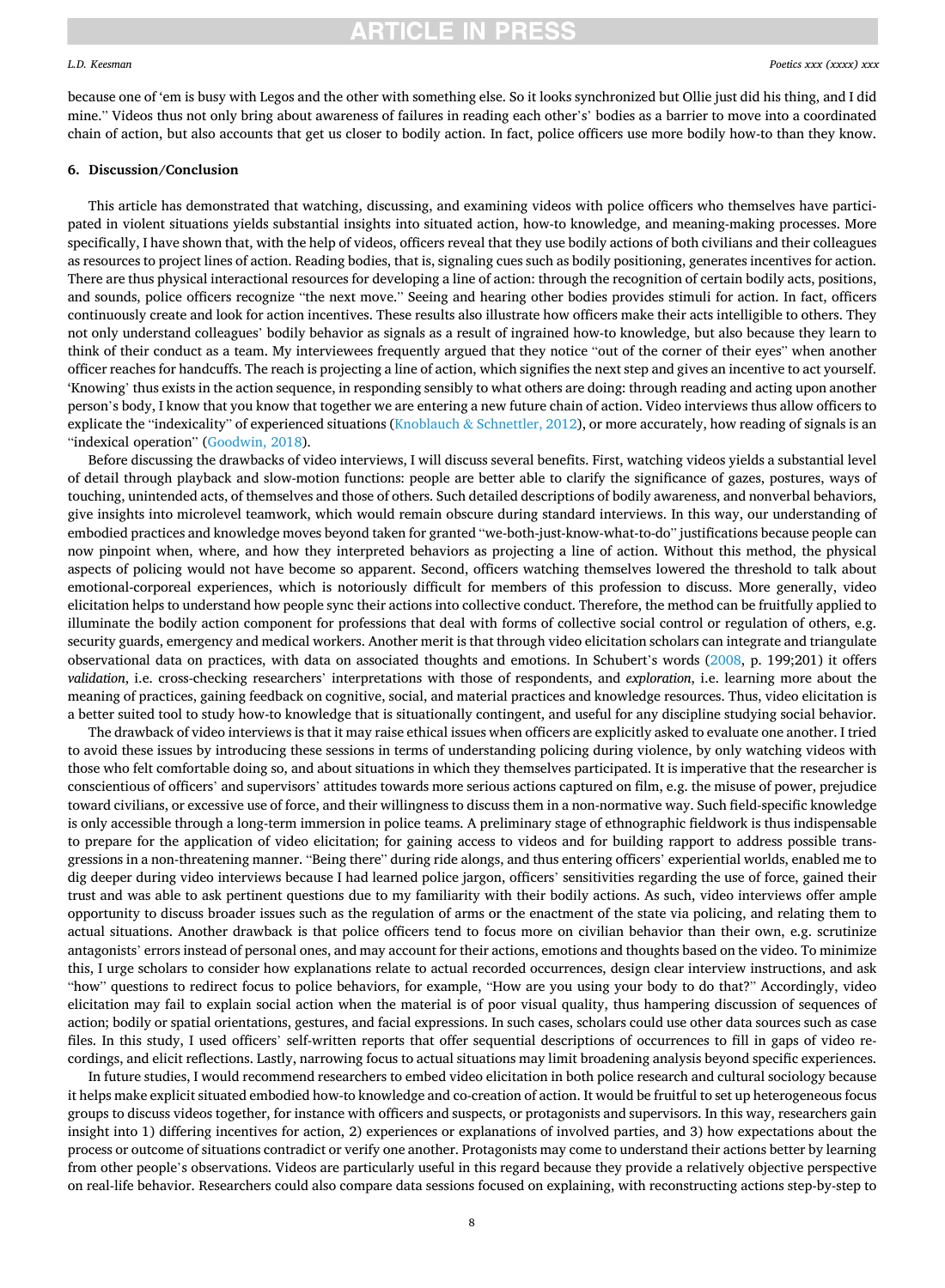#### <span id="page-8-0"></span>*L.D. Keesman*

better understand the dynamics of police-citizen interactions. In my study, I noticed that CCTV was more efficacious in allowing officers to reflect upon the actions of multiple actors and mutually aligning efforts due to an elevated angle on natural settings. Bodyworn camera footage on the other hand, records verbal communication which includes cues about meaning-making. This occasions potential to reflect on (intonation of) speech, fostering analysis of interpretations of behavior. Interestingly, past and contemporary police films and television programs are drenched with exciting (car) chases and thrilling arrests. Officers watching their own actions on video is like watching a police film with themselves as actors. This momentarily provides a break from the mundane character of policing. It is no wonder then that officers frequently laughed when they saw themselves entering a scene, pointing at the screen and saying, "Look, there I am!" It could be argued that this "funny" aspect may have had an impact on the seriousness of explanations, but I think it is more likely that laughter served as a way to distance themselves from what they were seeing, allowing them to speak indepth about what they do. For example, when Officer Alex felt ashamed watching himself on video, laughing was first a way to highlight the absurdity of seeing himself, but then allowed him to let go of his policing role expectations and reflect upon his actions.

Although the disparity between talk and action is a central methodological problem in the social sciences, scholars continue to use methods that abstract data from situations through interview methods or lack social meaning in video analysis. Prior work on violent interactions in policing and cultural sociology has not only failed to apply tools of embodiment and ethnomethodological (sequential) analysis, but also relied heavily on a divide between talk and action. Here, I have demonstrated that watching, discussing, and examining videos with police officers who participated in recorded events elicits verbalizations of collectively shared bodily knowhow. Violent police-civilian encounters are thus embodied, that is, bodily understanding and action project prospective action and works in interactional sequences. The broader conclusion is that violent interactions are not devoid of culture, but that shared embodied dynamics of violence are part of interactive collective accomplishments. Collective bodily know-how can be considered 'culture' because it is learned behavior and used to co-create situations. If sociology's concern is to explain social action and engage with people's understanding, there should thus be a greater appreciation of bodily foundations of culture, cognition, and knowledge. Video interviews are a better suited method that helps to understand (police) action as an embodied practice, elicit how-to knowledge, and acknowledges that human conduct and social reality are ongoing accomplishments.

### **7. Funding**

The work presented in this paper is funded by the European Research Council, Consolidator Grant number 683133, awarded to Don Weenink.

### **Declaration of Competing Interest**

None.

### **Acknowledgements**

First, I wish to thank all police officers who were open to sharing their sometimes difficult experiences with violence while watching and discussing videos. Second, I thank Don Weenink, Giselinde Kuipers, René Tuma, and Jeremy Rijnders for their feedback and thorough readings of previous drafts of this article.

### **References**

[Bourdieu, P. \(1990\). Structures, habitus, practices.](http://refhub.elsevier.com/S0304-422X(21)00044-9/sbref0001) *The Logic of Practice. Transl. by R. Nice* (pp. 52–65). Stanford: Stanford University Press.

Braun, V., & Clarke, V. (2018). Thematic Analysis. H. (Editor-in-C. Cooper (Ed.). In *APA Handbook of Research Methods in Psychology: Volume 2 Research Designs, 2* pp. 57–71). <https://doi.org/10.1037/13620-004>.

Brümmer, K. (2019). Coordination in sports teams-ethnographic insights into practices of video analysis in football. *European Journal for Sport and Society*. [https://doi.](https://doi.org/10.1080/16138171.2019.1603682) [org/10.1080/16138171.2019.1603682.](https://doi.org/10.1080/16138171.2019.1603682)

Campeau, H. (2015). Police culture" [at work: Making sense of police oversight.](http://refhub.elsevier.com/S0304-422X(21)00044-9/sbref0004) *British Journal of Criminology, 55*, 669–687, 10.1093/bjc/azu093.

[Chan, J. \(1996\). Changing police culture.](http://refhub.elsevier.com/S0304-422X(21)00044-9/sbref0005) *British Journal of Criminology, 36*(1), 109–134.

[Cockcroft, T. \(2013\). Police culture: Themes and concepts.](http://refhub.elsevier.com/S0304-422X(21)00044-9/sbref0006) *Routledge*.

- Collins, R. (2008). *Violence: A Micro-Sociological Theory*[. Princeton, NJ: Princeton University Press](http://refhub.elsevier.com/S0304-422X(21)00044-9/sbref0007).
- [Crossley, N. \(2007\). Researching embodiment by way of](http://refhub.elsevier.com/S0304-422X(21)00044-9/sbref0008) "body techniques. *Sociological Review, 55*, 80–94, 10.1111/j.1467-954X.2007.00694.x.

[Csordas, T. J. \(1990\). Embodiment as a paradigm for anthropology.](http://refhub.elsevier.com/S0304-422X(21)00044-9/sbref0009) *Ethos (Berkeley, Calif.), 18*(1), 5–47.

de Jager, A., Tewson, A., Ludlow, B., & Boydell, K. M. (2016). Embodied ways of storying the self: A systematic review of body-mapping. *Forum Qualitative Social Research, 17*(2). <https://doi.org/10.17169/fqs-17.2.2526>.

[DiMaggio, P. \(1997\). Culture and cognition.](http://refhub.elsevier.com/S0304-422X(21)00044-9/sbref0011) *Annual Review of Sociology, 23*, 263–287.

[Ekman, P., & Friesen, W. V. \(1969\). The repertoire of nonverbal behavior.](http://refhub.elsevier.com/S0304-422X(21)00044-9/sbref0012) *Semiotica, 1*(a), 49–98.

Fielding, N. (1994). Cop canteen culture. T. & Stanko (Ed.). In E. A. Newburn (Ed.), *[Just Boys Doing Business? Men, Masculinities and Crime](http://refhub.elsevier.com/S0304-422X(21)00044-9/sbref0013)*. London: Routledge.

[Friis, C. B., Liebst, L. S., Philpot, R., & Lindegaard, M. R. \(2020\). Ticket inspectors in action: body-worn camera analysis of aggressive and nonaggressive passenger](http://refhub.elsevier.com/S0304-422X(21)00044-9/sbref0014) encounters. *Psychology of Violence*, 1–[27, 10.1037/vio0000276](http://refhub.elsevier.com/S0304-422X(21)00044-9/sbref0014).

Gallagher, S. (2005). *How the Body Shapes the Mind*[. New York: Oxford University Press.](http://refhub.elsevier.com/S0304-422X(21)00044-9/sbref0015)

- Garfinkel, H. (1967). *[Studies in Ethnomethodology](http://refhub.elsevier.com/S0304-422X(21)00044-9/sbref0016)*. New York: Polity Press.
- [Goodwin, C. \(1994\). Professional vision.](http://refhub.elsevier.com/S0304-422X(21)00044-9/sbref0017) *American Anthropologist, 96*(3), 606–633.
- Goodwin, C. (2018). Co- operative action. learning in doing. social, cognitive & computational perspectives. *Cambridge University Press*. [https://doi.org/10.1017/](https://doi.org/10.1017/9781139016735)  [9781139016735.](https://doi.org/10.1017/9781139016735)

Harrigan, J.A. (.2008). Proxemics, Kinesics, and Gaze. In J. A. Harrigan, R. Rosenthal, & K. Scherer (Eds.), The New Handbook of Methods in Nonverbal Behavior Research (Vol. 6, pp. 1–70). 10.1093/acprof:OSo/9780198529620.003.0004 Abstract and Keywords This.

[Heath, C., Hindmarsh, J., & Luff, P. \(2010\).](http://refhub.elsevier.com/S0304-422X(21)00044-9/sbref0020) *Video in Qualitative Research*. London: Sage.